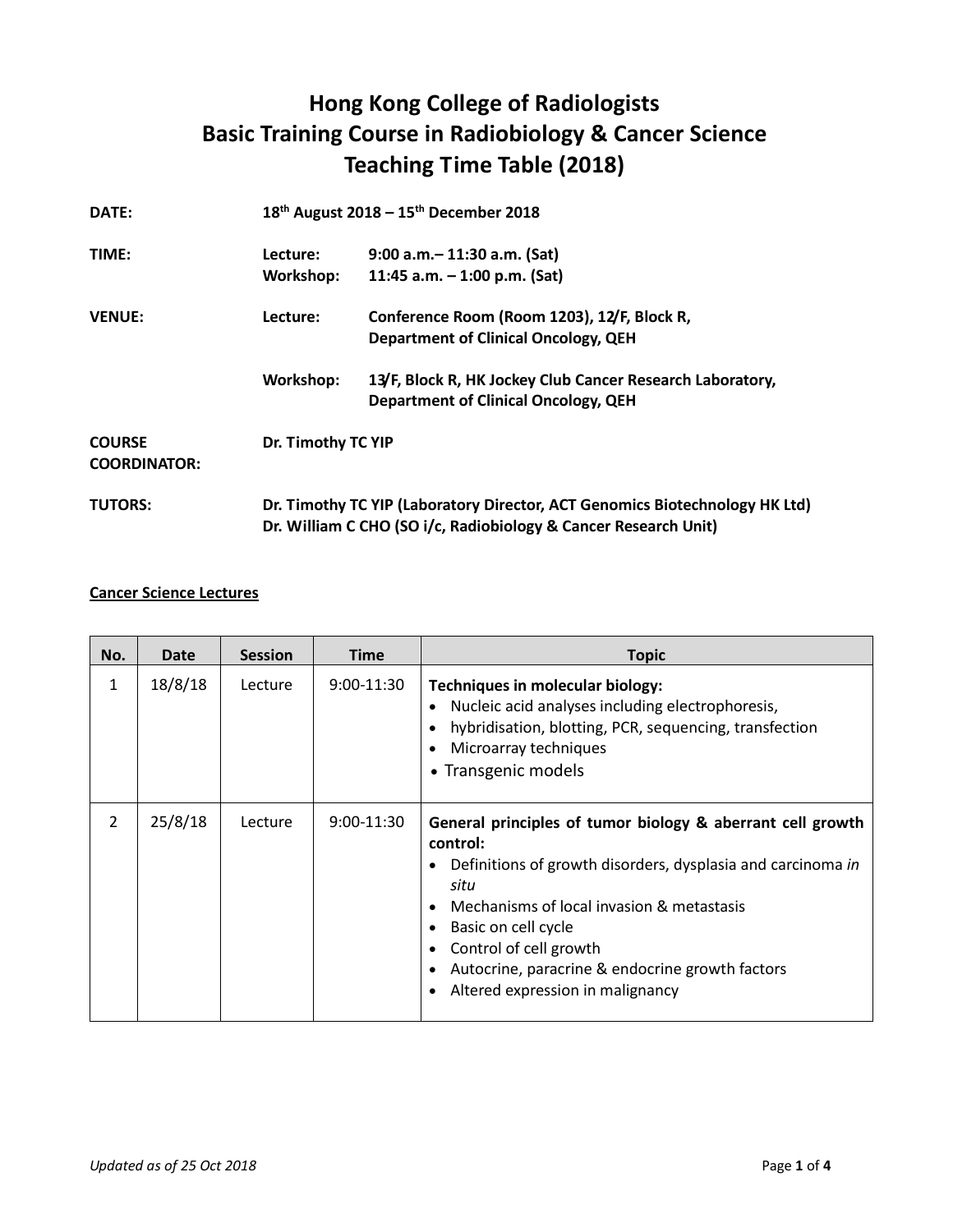| 3   | 1/9/18  | Lecture  | 9:00-11:30  | <b>Causation of human cancers:</b><br><b>Environmental factors</b><br>$\bullet$<br>Carcinogenesis<br>Viral carcinogenesis (HPV, EBV, etc)<br>Radiation carcinogenesis<br>$\bullet$<br>1. Ionising & non-ionising radiation<br>2. DNA damage & repair, nucleotide excision repair<br>3. Repair genes & gene products        |
|-----|---------|----------|-------------|----------------------------------------------------------------------------------------------------------------------------------------------------------------------------------------------------------------------------------------------------------------------------------------------------------------------------|
| A&B | 1/9/18  | Workshop | 11:00-13:00 | Molecular biological techniques for cancer studies (I) & (II)<br>(identical to workshop on 8/9/18)                                                                                                                                                                                                                         |
| 4   | 8/9/18  | Lecture  | 9:00-11:30  | The genetics of normal and malignant cells:<br>• Point mutations, translocations, deletions, gene<br>amplification and over-expression<br>• Oncogenes, proto-oncogenes, tumor suppressor genes (with<br>examples)<br>• Polymorphism, mini & microsatellites<br>• Brief chromatin & chromosomal structure<br>• Gene therapy |
| A&B | 8/9/18  | Workshop | 11:00-13:00 | Molecular biological techniques for cancer studies (I) & (II)<br>(identical to workshop on 1/9/18)                                                                                                                                                                                                                         |
| 5   | 15/9/18 | Lecture  | 9:00-11:30  | The epigenetics of normal and malignant cells:<br>• DNA hypermethylation, hypomethylation & association with<br>cancer<br>• Methylation reversal<br>• Histone acetylation & deacetylation & association with<br>cancer<br>• Protein-protein interactions                                                                   |
| 6   | 22/9/18 | Lecture  | 9:00-11:30  | The physiology of haemopoiesis:<br>• Marrow structure and organisation<br>• The haemopoietic microenvironment<br>• Cell lineages and hierarchies<br>• Control mechanisms in normal haemopoiesis<br>• Tumour vasculature and angiogenesis                                                                                   |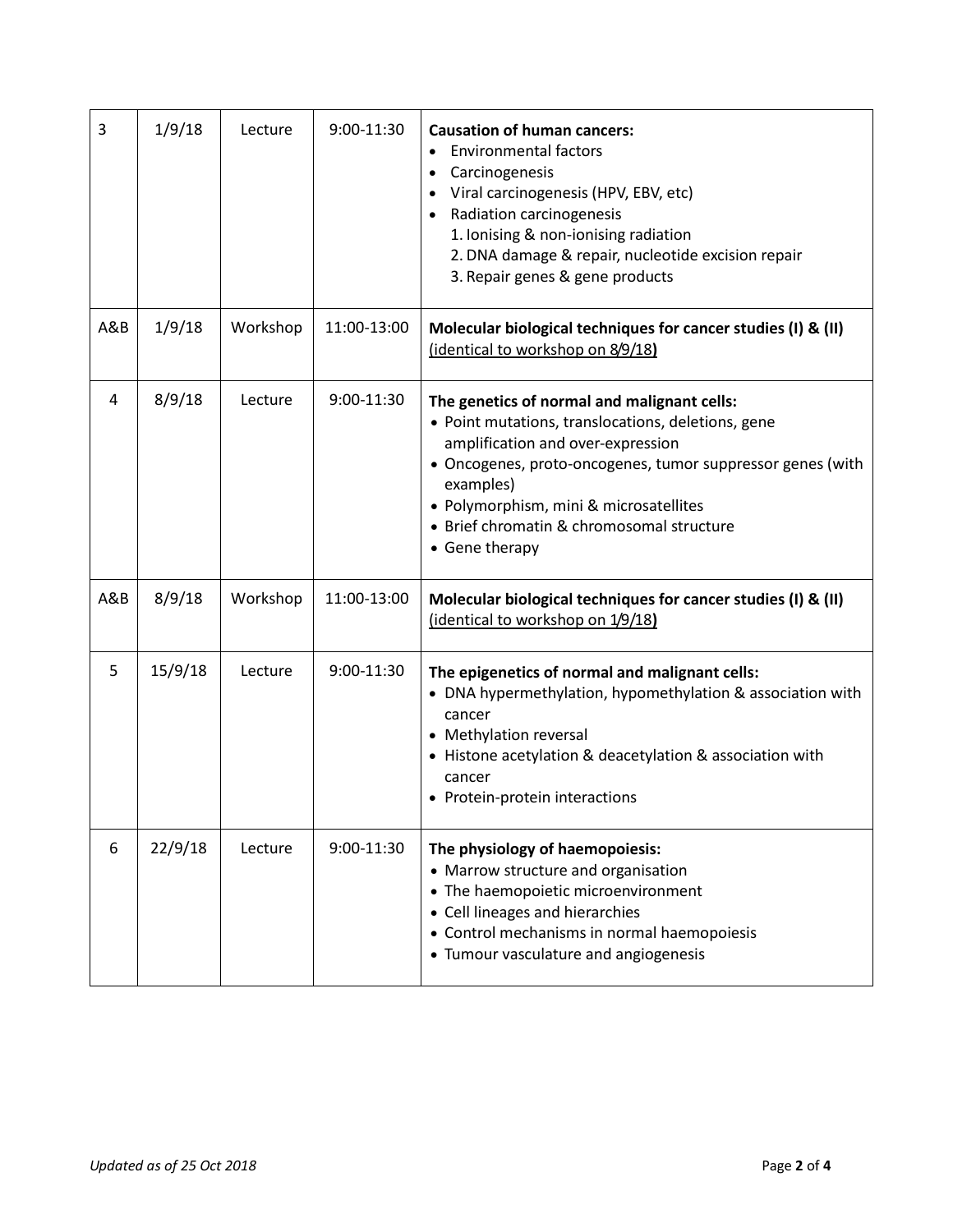| $\overline{7}$ | 29/9/18 | Lecture  | 9:00-11:30  | <b>Growth of normal and malignant cells:</b><br>• Tumor kinetics<br>• Signal transduction (MAP kinase pathway, etc), kinase<br>inhibitors & cancer<br>• Cyclin, cyclin kinases & inhibitors & cancer<br>• Gene promotors<br>(Rescheduled from 6/10/18)                                                                   |
|----------------|---------|----------|-------------|--------------------------------------------------------------------------------------------------------------------------------------------------------------------------------------------------------------------------------------------------------------------------------------------------------------------------|
| $\mathsf{C}$   | 29/9/18 | Workshop | 11:45-13:00 | Immunological techniques for cancer studies                                                                                                                                                                                                                                                                              |
| 8              | 6/10/18 | Lecture  | 9:00-11:30  | The immune system:<br>• Cellular immune system<br>• Antigen recognition & processing<br>• Dendritic cells<br>• Immunological surveillance<br>• Tumor immunology<br>• Immunotherapy<br>(Rescheduled from 29/9/18)                                                                                                         |
| 9              | 3/11/18 | Lecture  | 9:00-11:30  | Cancer susceptibility & inheritance genetics:<br>• Inherited syndromes: AT, XP, Nijmegin break syndrome<br>• Li-Fr, Lynch, MEN, Cockayne, FPC, inherited breast cancer<br>syndromes<br>• Genes conferring susceptibility to cancer<br>• Familial linkage analysis<br>• Genetic counseling<br>(Rescheduled from 20/10/18) |

## **Radiobiology Lectures**

| No.            | Date     | <b>Session</b> | <b>Time</b>  | <b>Topic</b>                                                                                                                                                                                                                                                                                                                         |
|----------------|----------|----------------|--------------|--------------------------------------------------------------------------------------------------------------------------------------------------------------------------------------------------------------------------------------------------------------------------------------------------------------------------------------|
| 1              | 13/10/18 | Lecture        | $9:00-11:30$ | <b>General principles of radiobiology:</b><br>• Cellular systems (hierarchical, flexible) and their response to<br>radiation<br>• Parallel and linear systems<br>• LET and its relevance to cellular damage<br>• Radiation damage at the cellular level (membrane,<br>cytoplasm, nucleus)                                            |
| $\overline{2}$ | 27/10/18 | Lecture        | $9:00-11:30$ | Cell survival curves, radiation damage & repair:<br>• Current formulae applied to cell survival curves<br>determination (e.g. Linear quadratic model, $\alpha \& \beta$ cell kill,<br>$\alpha/\beta$ )<br>• Cell cycle sensitivity to radiation, repair of sublethal &<br>potentially lethal damages by radiation (i.e. SLDR & PLDR) |